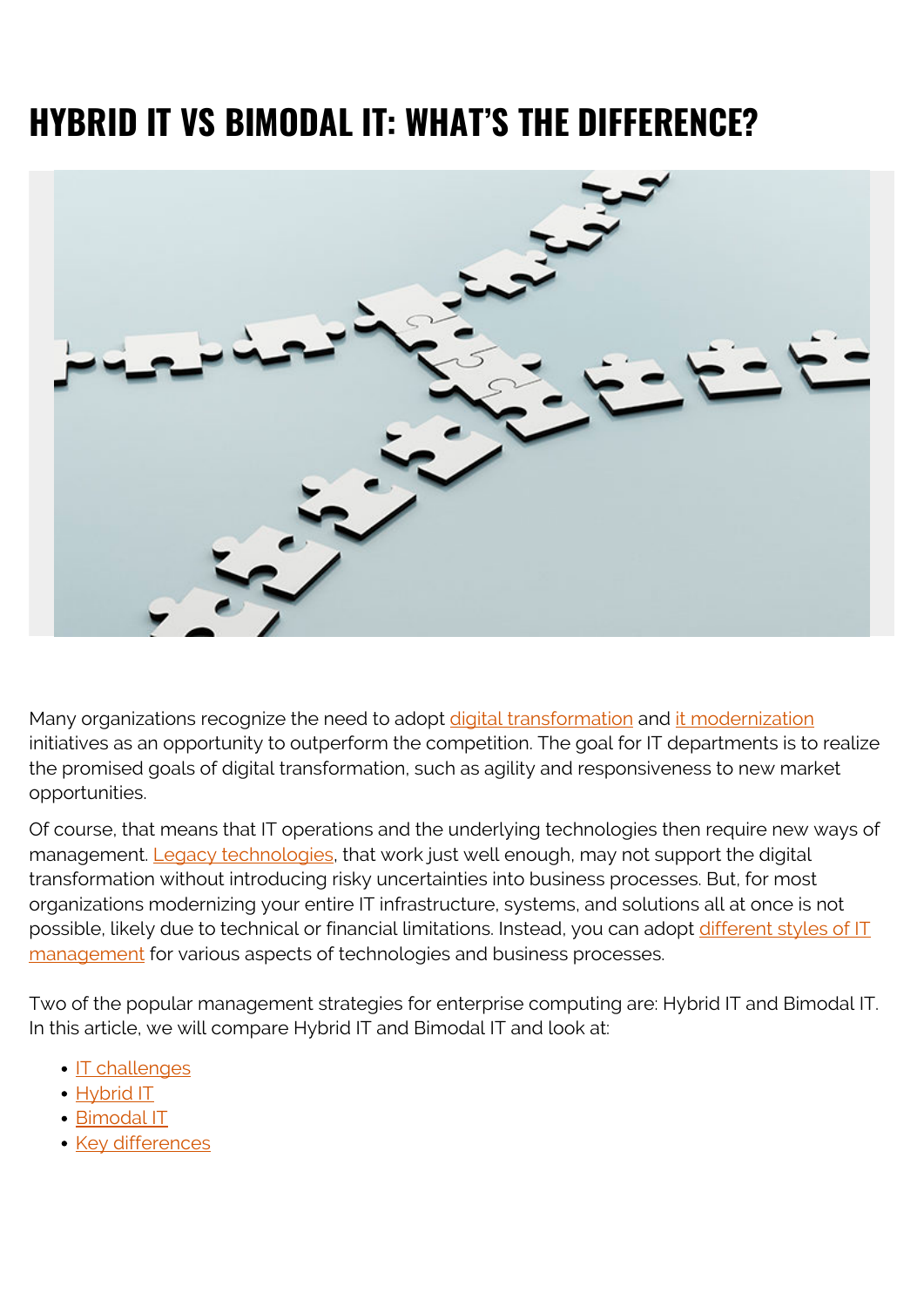## **The challenge for enterprise IT**

We all know just how rapidly the enterprise IT industry evolves. Digital transformation requires us to take advantage of the latest and greatest solutions available to enterprise IT users. But such transformation results in myriad challenges in managing an increasingly convoluted IT environment. Here are some common challenges:

#### **Cloud vs onsite data centers**

Organizations adopting digital transformation initiatives typically have a variety of technologies to choose from. These technologies are delivered in various operational and service models, ranging from cloud services to onsite data centers and versions in between. Choosing between these models requires a tradeoff in:

- Cost
- Performance
- Security
- Other considerations

#### **Legacy apps won't modernize**

Running legacy technologies is like choosing a lesser problem. Yes, the technologies may have limited support from vendors, replacements for infrastructure components may be rare to find, and experts in the relevant coding languages may no longer be available.

However, modernizing legacy technologies can be a technology challenge, security risk, and a significant cost investment.

#### **The inevitable digital transformation**

[Cloud migration](https://blogs.bmc.com/blogs/key-facets-of-a-smart-cloud-migration-strategy/) and modernization of legacy apps are inevitable requirements in the age of digital transformation. This means that organizations must choose to modernize and migrate some app components from on-site datacenters to the cloud. However, they must adopt the new service delivery models and technologies without compromising security or performance.

Until you can achieve a full digital transformation across your entire infrastructure and app technology stack, you'll have to manually and optimally manage technologies at various phases of the digital transformation maturity spectrum. IT must adopt different styles of work for different technologies, through approaches such as Hybrid IT and Bimodal IT, among others.

### **Hybrid IT defined**

*[Hybrid IT](https://blogs.bmc.com/blogs/hybrid-it/) blends cloud architecture flavors—public, private, hybrid—with in-house data centers in order to deliver data workloads, apps, and services across the hybrid infrastructure environments.*

The capability of operating and managing both cloud and on-premise infrastructure technologies as an integrated IT environment allows organizations to take advantage of both. Hybrid IT allows onpremise data center technologies to live side-by-side with the cloud solutions. This often results in a two-pronged approach: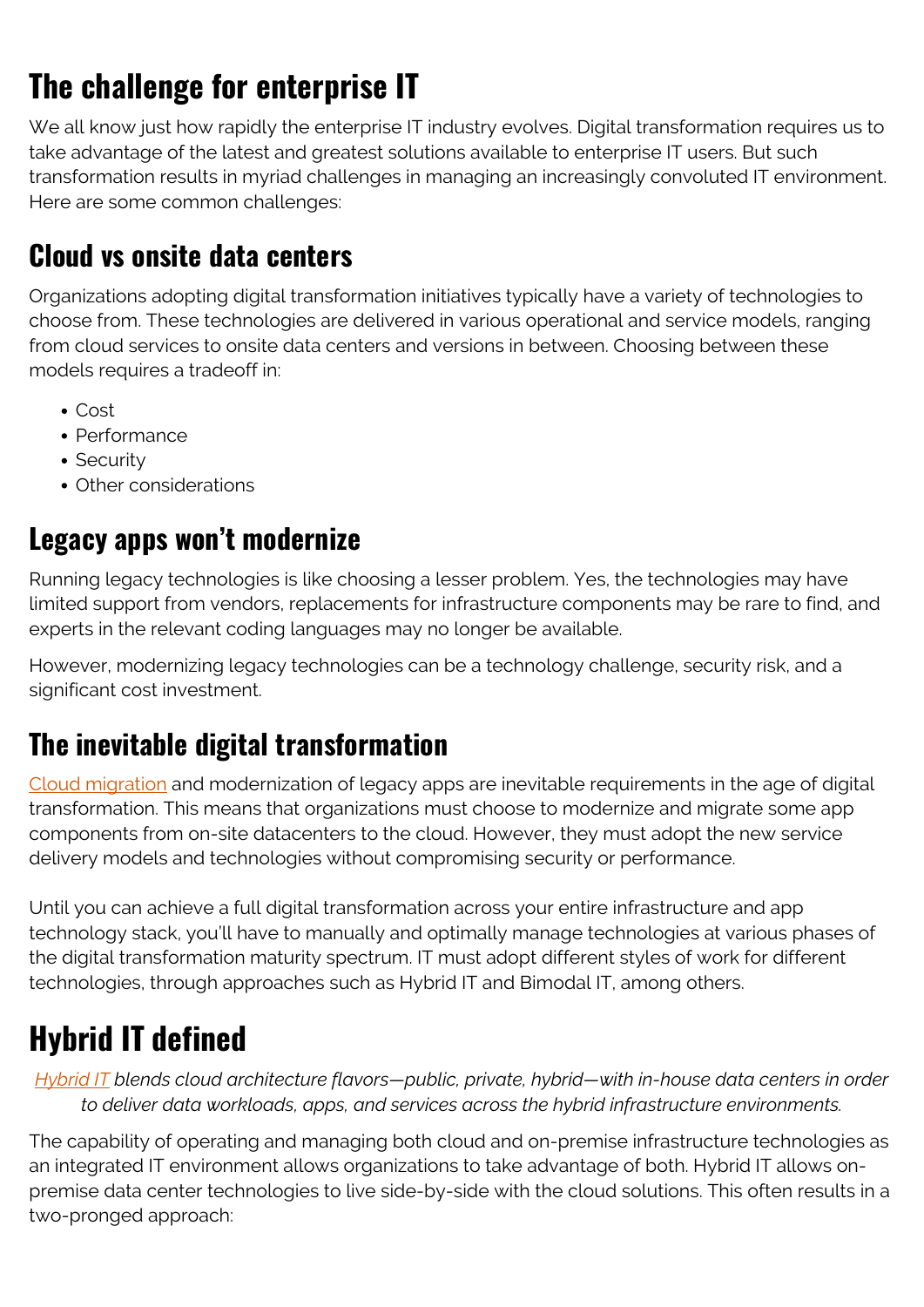- Sensitive mission-critical and legacy apps can reside within the geographical premise of organizational networks.
- Non-sensitive workloads that require scalable IT resources can run from public cloud environments.



(See how hybrid cloud differs from hybrid IT in [Hybrid IT vs Hybrid Cloud: What's The Difference?](https://blogs.bmc.com/blogs/hybrid-it-vs-hybrid-cloud/))

### **Bimodal IT defined**

*[Bimodal IT](https://blogs.bmc.com/blogs/bimodal-it/) is the practice of managing two separate but coherent styles of work: one focused on predictability; the other on exploration.*

These two separate practices are broken into [two Modes:](https://blogs.bmc.com/blogs/mode-1-vs-mode-2-it/)

### **Mode 1: Exploitation**

This mode is optimized for predictable, well-understood business processes and IT operations. Mode 1 applies to technologies that work well in terms of its business value. Any changes to the associated IT management and operational style will likely cause more harm than good from a business perspective.

Examples of Mode 1 IT include:

- Troubleshooting
- Improvements
- Deployment of legacy technologies to new projects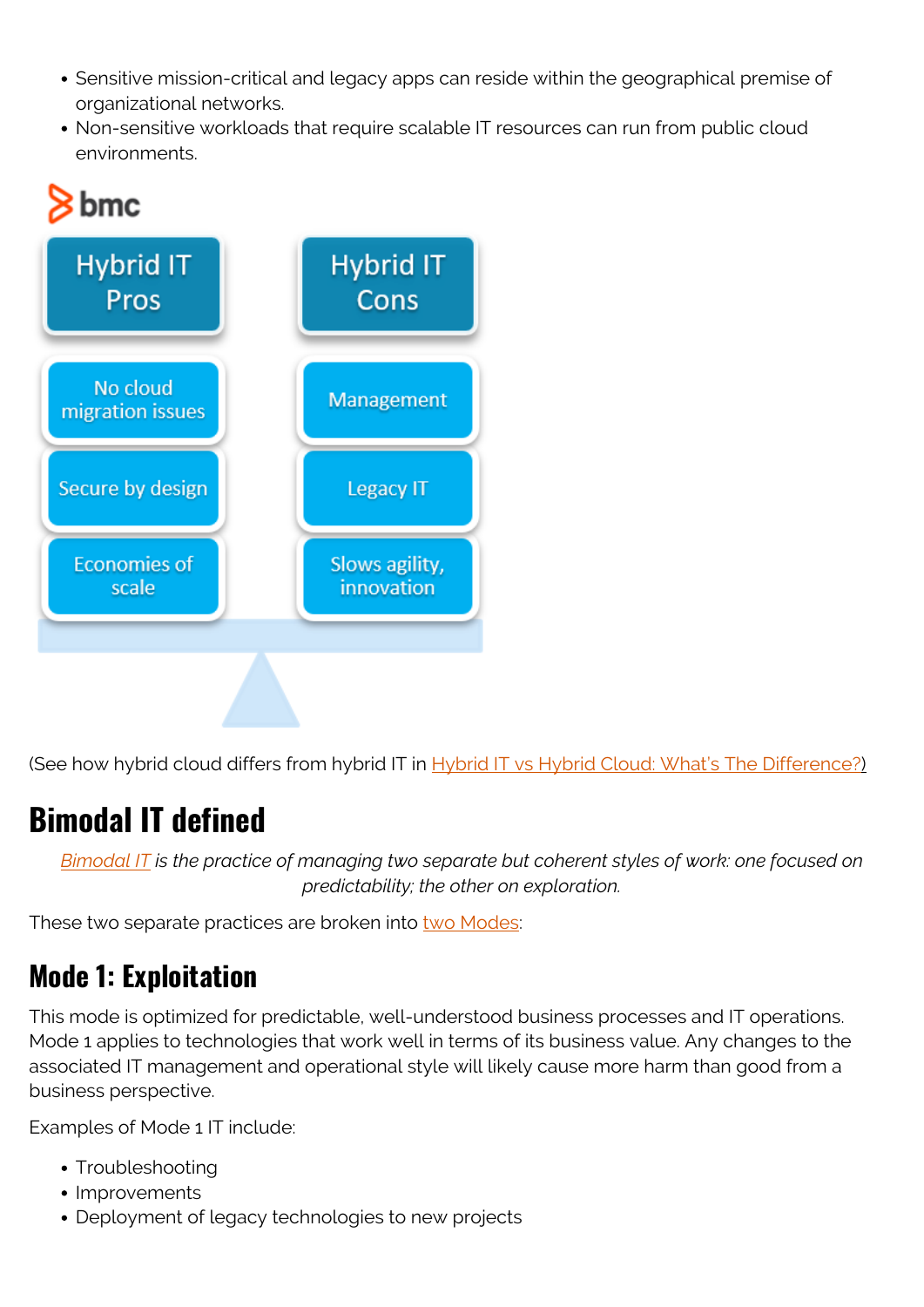Integrating an old technology into a new IT environment designed for a digital world may still require provisions to integrate legacy solutions in the same way as the past.

#### **Mode 2: Exploration**

This mode relates with use cases that may be experimental in nature. This is where digital transformation can deliver great business value—but it requires the discovery of the most promising strategies, approach, features, functions and price-points, among other aspects. Furthermore, validating your use case requires exposing it to the real world.

For example, pushing a wrong feature into the market can compromise the market share of your consumer technology. Finding the best feature characteristics can take several iterations of feature releases. Known solutions that have performed well in the past may no longer suffice to win over the change market landscape and user behavior. Therefore, shift to releasing a low fidelity Minimum Viable Products (MVP) offering with continual feedback and improvements until the final product converges to an optimal solution in terms of cost, performance and market reception.

### **Key differences: Hybrid vs Bimodal**

Both the Hybrid IT and Bimodal IT offer a management and operational solution to technologies that may be siloed or cannot be managed within a single integrated and holistic style of management. Below are some of the key differentiating characteristics of Hybrid IT and Bimodal IT: